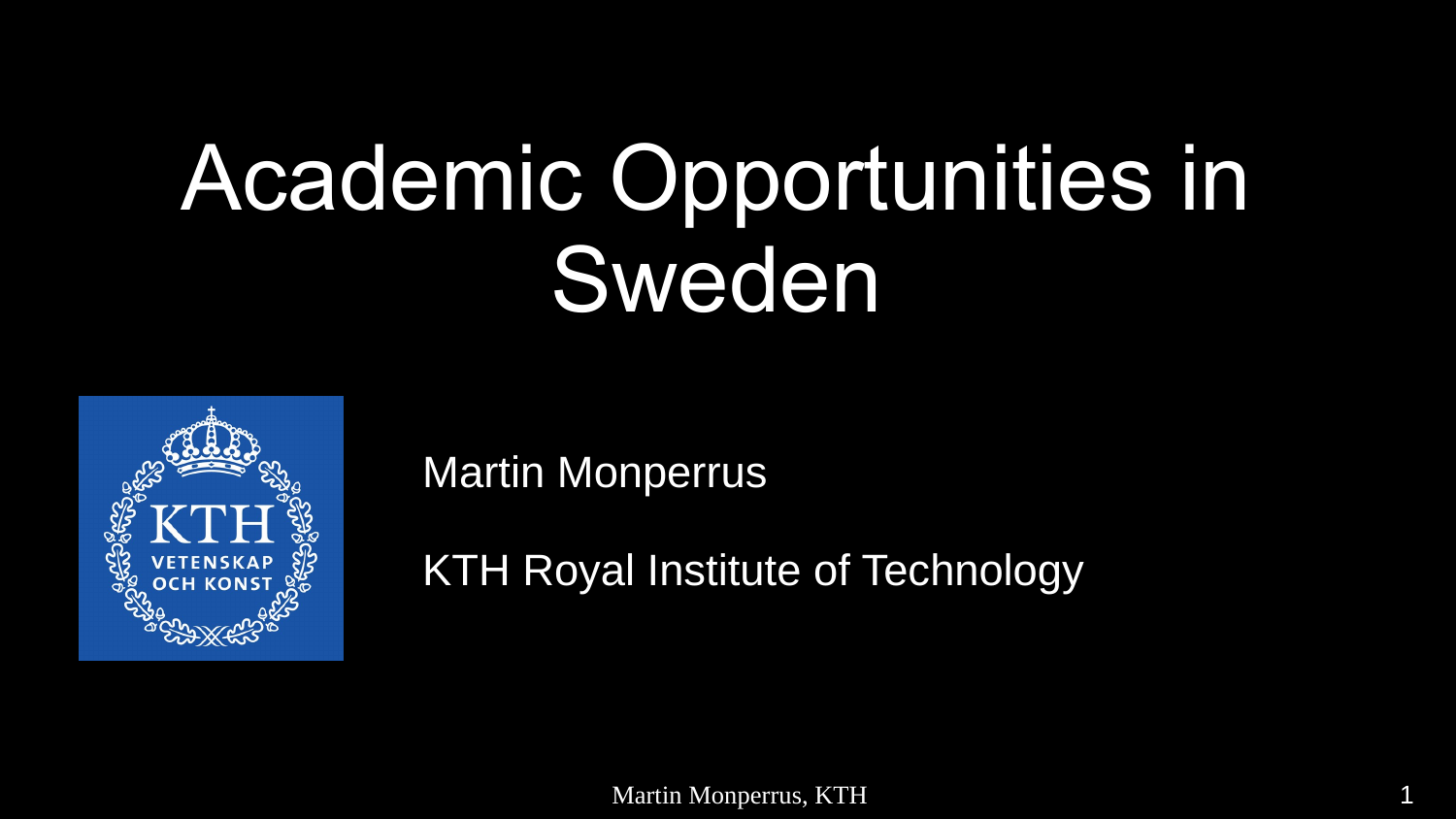## About the speaker

**Education**: PhD Univ. Rennes (France), 2009 **CV**:

- Postdoc, TU Darmstadt (Germany)
- Assoc. Prof, Univ. Lille (France)
- Full Professor, KTH (Sweden) since 2017
- **Group**: Joint group with Prof Baudry, 10 PhDs, 2 postdocs, 1 engineer

**Research domain:**

- IEEE Tr. on Software Engineering, Springer Empirical Software Engineering, …
- Automatic program repair, program hardening and chaos engineering.



<https://www.monperrus.net/martin/>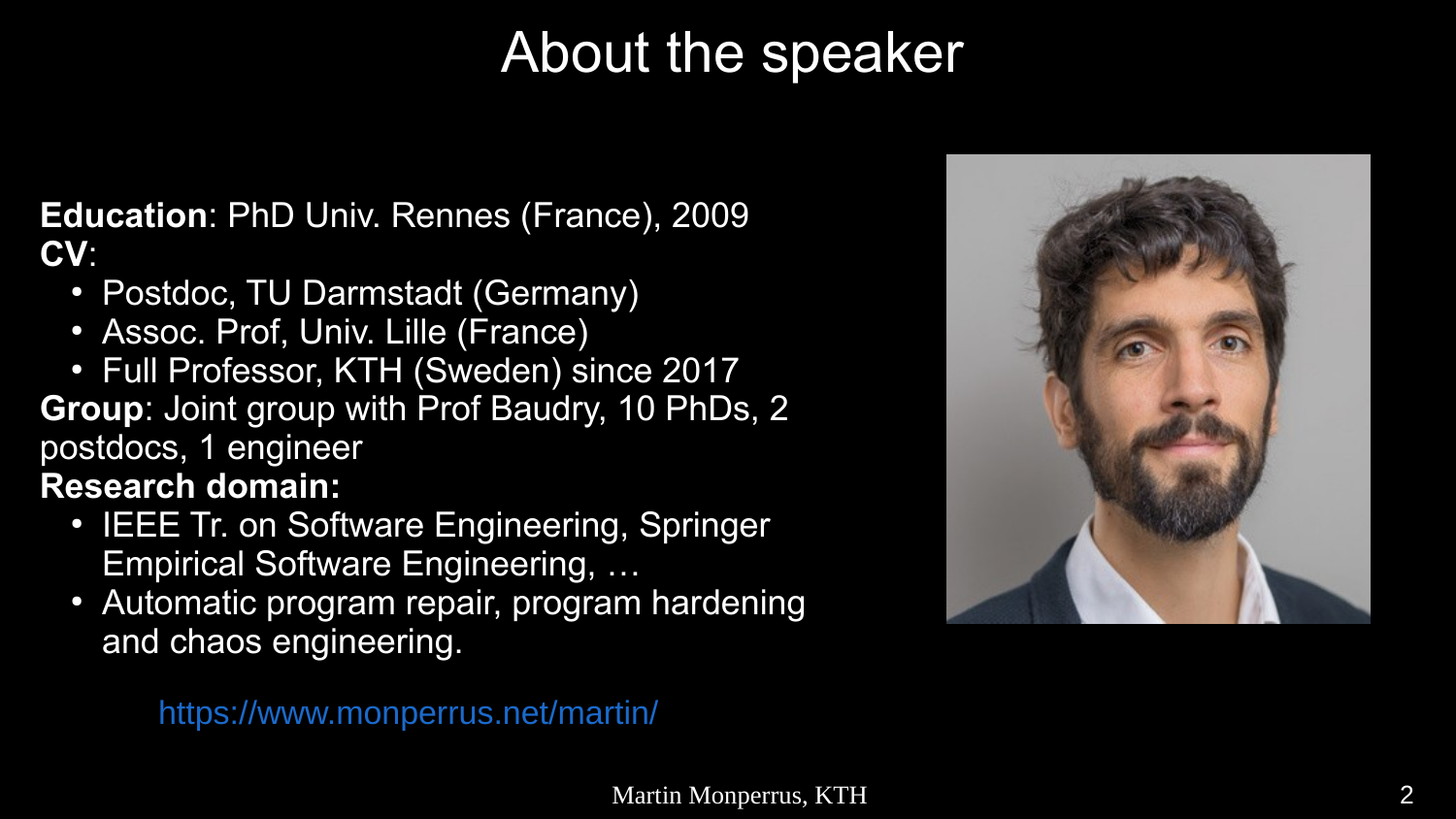## Reading Material

- "Networking on the network", Phil Agre
	- Chap "Understanding the Research World"
	- Chap "Socializing at conferences"
	- Chap "Building a professional identity"
	- Chap "Advising others"



Phil Agre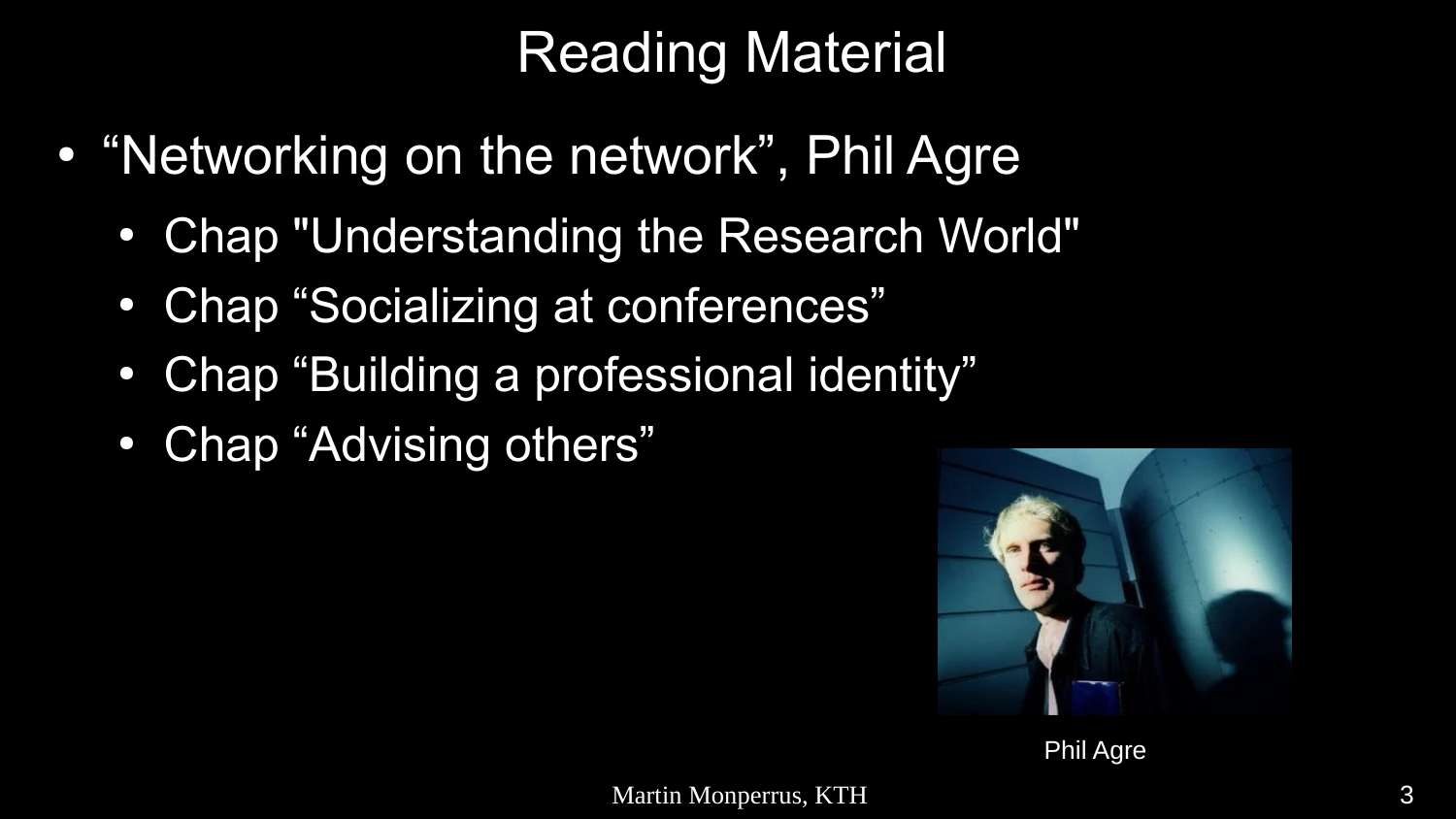## Opportunities in WASP

- Funding
- Grow your network
- Create new research programs (eg WASP AI) Danica Kragic<br>Created WASP



created WASP-AI



Bo Walhberg **Erik Elmroth** 

Martin Monperrus, KTH 4

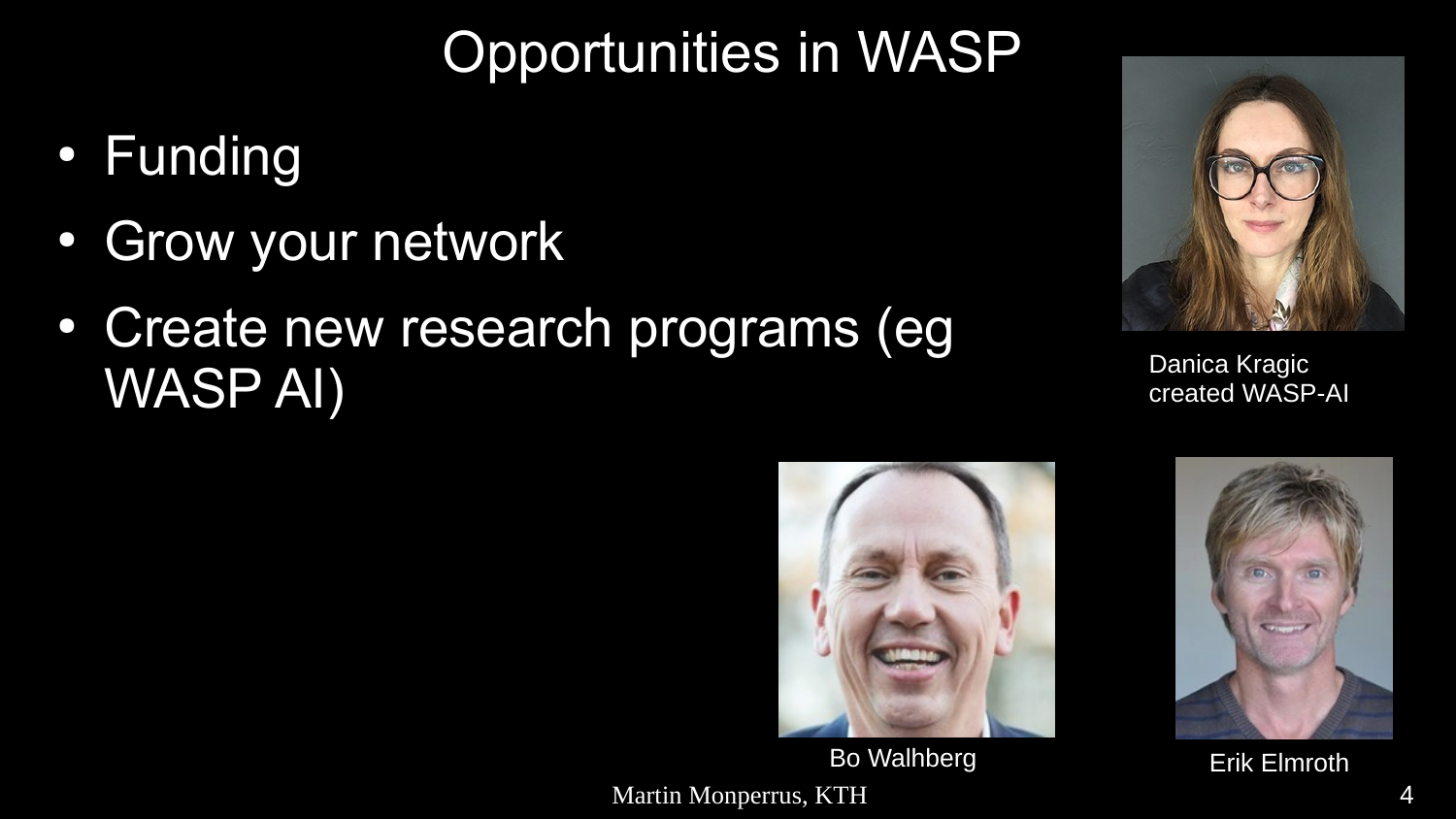## Opportunities in Swedish industry

- Swedish engineers have a real knowledge and respect for academic research
- We have 100% PI on what we produce
- We have privileged access to the [Wallenberg ecosystem](https://www.wallenberg.com/en/ecosystem)



Tribute to Christian **Schulte**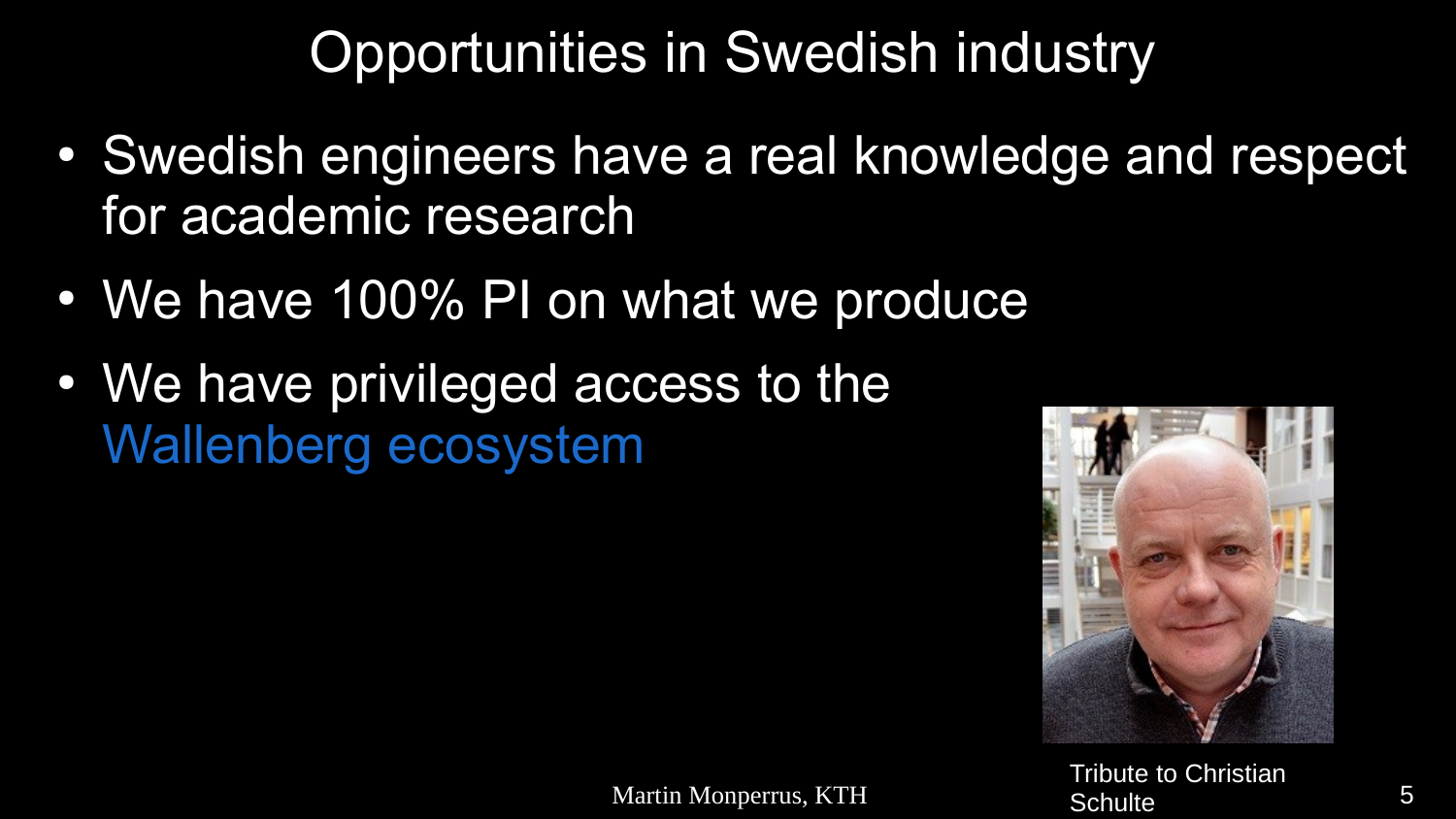## Opportunities in Sweden

- Media attention
	- Dagens Nyheter
	- National Swedish Radio
	- National Swedish Television (SVT)
- Strong academic structures
	- Royal Academy of Science
	- Royal Academy of Engineering, IVA
	-



Sara Mazur awarded IVAs



• Nobel **DN** article by Anders Ynnerman: [Virrig, excentrisk professor – vad är](https://www.dn.se/debatt/virrig-excentrisk-professor-vad-ar-det-for-en-forebild/) [det för en förebild?](https://www.dn.se/debatt/virrig-excentrisk-professor-vad-ar-det-for-en-forebild/)



Martin Monperrus, KTH 6